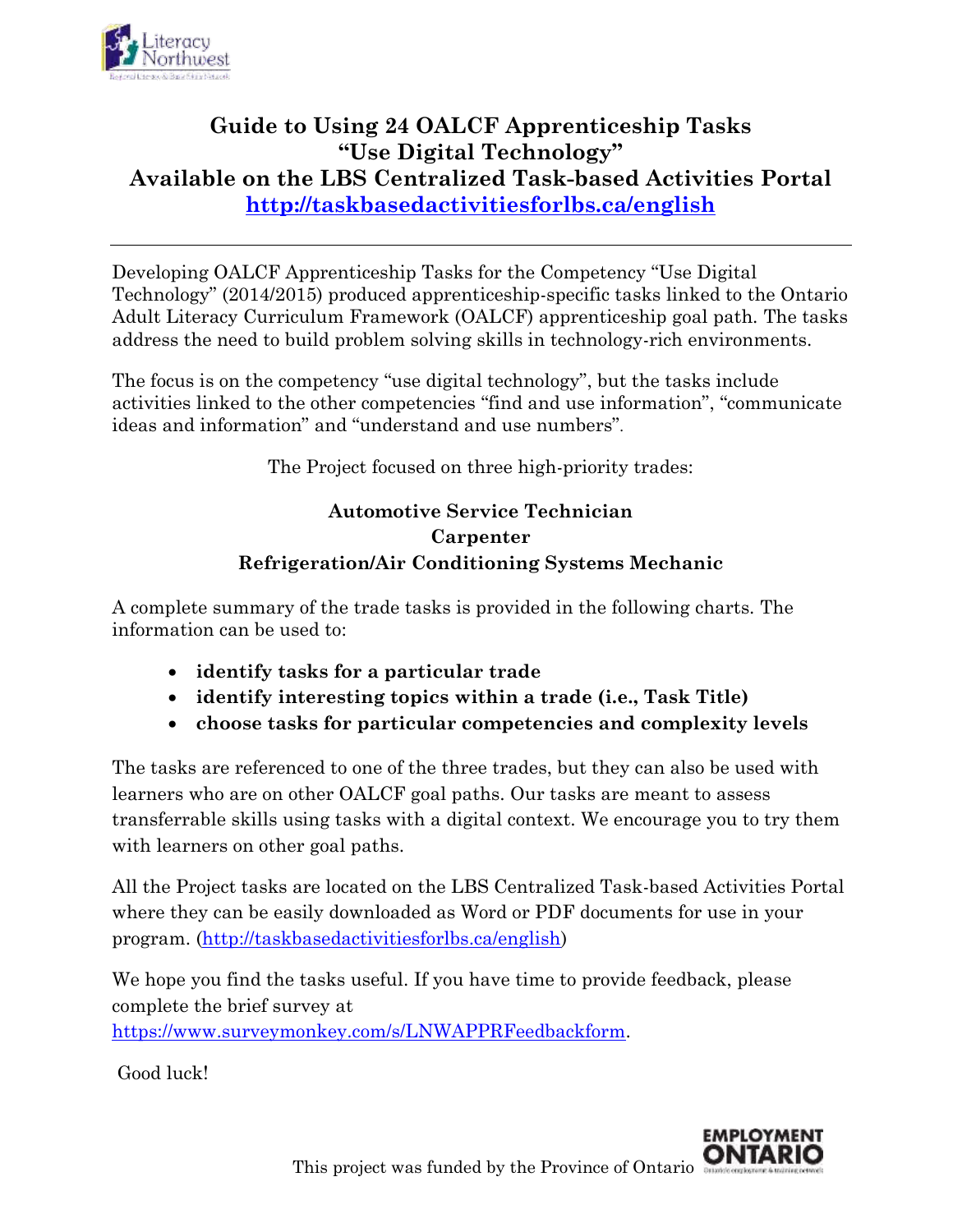

#### **Available on the LBS Task-Based Activities Portal**

**<http://taskbasedactivitiesforlbs.ca/english>**

| <b>Automotive Service Technician</b>                                          |                     |                                | <b>OALCF Reference</b>                                |                                                    |      |                |           |                                                  |                                                             |           |      |                |                         |                                          |                                                |                                                |
|-------------------------------------------------------------------------------|---------------------|--------------------------------|-------------------------------------------------------|----------------------------------------------------|------|----------------|-----------|--------------------------------------------------|-------------------------------------------------------------|-----------|------|----------------|-------------------------|------------------------------------------|------------------------------------------------|------------------------------------------------|
|                                                                               |                     |                                | D<br><b>Use Digital</b><br><b>Technology</b>          | $\mathbf{A}$<br><b>Find and Use</b><br>Information |      |                |           | B<br><b>Communicate Ideas and</b><br>Information | $\mathsf{C}$<br><b>Understand and Use</b><br><b>Numbers</b> |           |      |                | E<br>Manage<br>Learning | F<br><b>Engage with</b><br><b>Others</b> |                                                |                                                |
| <b>Task Sets</b>                                                              | Sub<br><b>Tasks</b> | <b>Complexity</b><br>Level     | <b>Task Groups</b><br><b>Not</b><br><b>Applicable</b> | A1                                                 | A2   | A <sub>3</sub> | <b>B1</b> | <b>B2</b>                                        | <b>B3</b>                                                   | <b>B4</b> | C1   | C <sub>2</sub> | C <sub>3</sub>          | C <sub>4</sub>                           | <b>Task Groups</b><br><b>Not</b><br>Applicable | <b>Task Groups</b><br><b>Not</b><br>Applicable |
| <b>Locate Auto Parts Online</b>                                               |                     | $\mathbf{1}$                   |                                                       |                                                    |      |                |           | <b>B2.1</b>                                      | <b>B3.1b</b>                                                |           |      |                |                         |                                          |                                                |                                                |
|                                                                               | 4                   | $\overline{2}$                 | D <sub>2</sub>                                        |                                                    | A2.2 |                |           |                                                  |                                                             |           |      |                |                         |                                          |                                                |                                                |
|                                                                               |                     | 3                              |                                                       |                                                    |      |                |           |                                                  |                                                             |           |      |                |                         |                                          |                                                |                                                |
| <b>Automobile Codes for Troubleshooting</b>                                   | 4                   | $\mathbf{1}$<br>$\overline{2}$ | D <sub>2</sub>                                        | A1.1                                               | A2.2 |                |           |                                                  |                                                             |           |      |                |                         |                                          |                                                |                                                |
|                                                                               |                     | 3                              |                                                       |                                                    |      |                |           |                                                  |                                                             |           |      |                |                         |                                          |                                                |                                                |
| Automotive Invoice for Service                                                | $\overline{2}$      | $\mathbf{1}$                   |                                                       |                                                    |      |                |           |                                                  |                                                             |           |      |                |                         |                                          |                                                |                                                |
|                                                                               |                     | $\overline{2}$                 |                                                       |                                                    |      |                |           |                                                  |                                                             |           | C1.2 |                |                         |                                          |                                                |                                                |
|                                                                               |                     | 3                              | D <sub>3</sub>                                        |                                                    |      |                |           |                                                  | <b>B3.3a</b><br><b>B3.3b</b>                                |           |      |                |                         |                                          |                                                |                                                |
|                                                                               | 4                   | 1                              |                                                       |                                                    |      |                |           | <b>B2.1</b>                                      | <b>B3.1b</b>                                                |           |      |                |                         |                                          |                                                |                                                |
| <b>Automotive Service Technician Industry</b>                                 |                     | $\overline{2}$                 | D <sub>2</sub>                                        | A1.2                                               |      |                |           |                                                  |                                                             |           |      |                |                         |                                          |                                                |                                                |
| <b>Trends</b>                                                                 |                     | 3                              |                                                       |                                                    |      |                |           |                                                  |                                                             |           |      |                |                         |                                          |                                                |                                                |
|                                                                               | 4                   | 1                              |                                                       |                                                    | A2.1 |                |           | <b>B2.1</b>                                      | <b>B3.1b</b>                                                |           |      |                |                         |                                          |                                                |                                                |
| <b>Automotive Road Safety Recalls Database</b>                                |                     | $\overline{2}$                 | D <sub>2</sub>                                        | A1.2                                               |      |                |           |                                                  |                                                             |           |      |                |                         |                                          |                                                |                                                |
|                                                                               |                     | 3                              |                                                       |                                                    |      |                |           |                                                  |                                                             |           |      |                |                         |                                          |                                                |                                                |
|                                                                               |                     | $\mathbf{1}$                   |                                                       | A1.1                                               |      |                |           |                                                  |                                                             |           |      |                |                         |                                          |                                                |                                                |
| Automotive Vehicle Alignment Machine                                          | 5                   | $\overline{2}$                 | D <sub>2</sub>                                        |                                                    |      |                |           | <b>B2.1</b>                                      |                                                             |           |      |                |                         |                                          |                                                |                                                |
|                                                                               |                     | 3                              |                                                       |                                                    |      | A3             |           |                                                  |                                                             |           |      |                |                         |                                          |                                                |                                                |
| Automotive Service Technician Exam<br>Preparation                             |                     | $\mathbf{1}$                   |                                                       |                                                    |      |                |           |                                                  |                                                             |           |      |                |                         | C4.1                                     |                                                |                                                |
|                                                                               | 6                   | $\overline{2}$                 | D <sub>2</sub>                                        |                                                    | A2.2 |                |           |                                                  | <b>B3.2a</b><br><b>B3.2b</b>                                |           |      |                |                         |                                          | <b>E2</b>                                      |                                                |
|                                                                               |                     | 3                              |                                                       | A1.3                                               |      |                |           |                                                  |                                                             |           |      |                |                         |                                          |                                                |                                                |
| <b>Automotive Service Technicians</b><br><b>Communicate to Solve Problems</b> | 3                   | $\mathbf{1}$                   |                                                       |                                                    |      |                |           | <b>B2.1</b>                                      |                                                             |           |      |                |                         |                                          |                                                |                                                |
|                                                                               |                     | $\overline{2}$                 | D <sub>2</sub>                                        | A1.2                                               | A2.2 |                |           |                                                  |                                                             |           |      |                |                         |                                          |                                                |                                                |
|                                                                               |                     | 3                              |                                                       |                                                    |      |                |           |                                                  |                                                             |           |      |                |                         |                                          |                                                |                                                |
| Total                                                                         | 32                  |                                |                                                       |                                                    |      |                |           |                                                  |                                                             |           |      |                |                         |                                          |                                                |                                                |



This project was funded by the Province of Ontario **ONTARIO**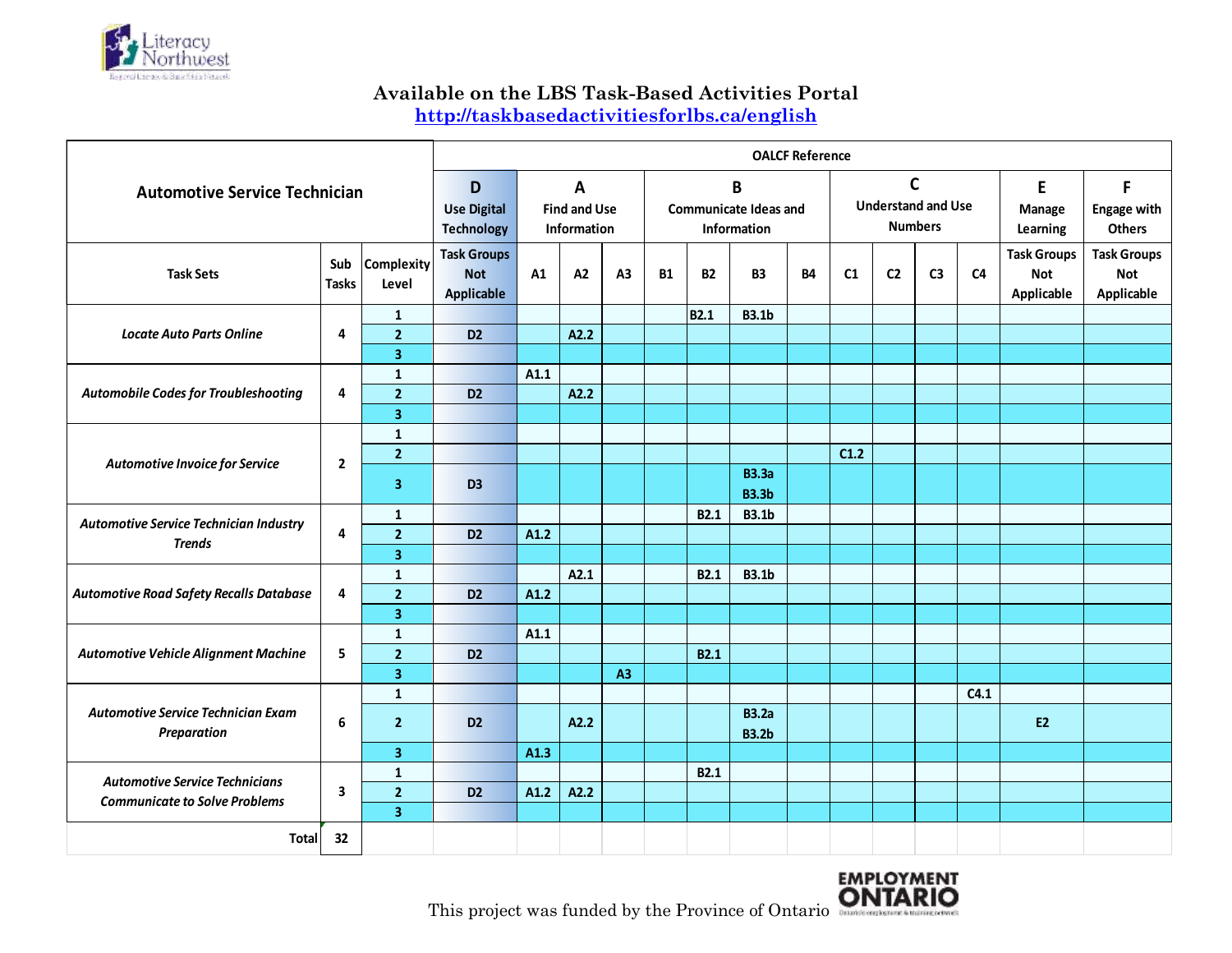

#### **Available on the LBS Task-Based Activities Portal**

**<http://taskbasedactivitiesforlbs.ca/english>**

|                                                                        |                                              |                                                    | <b>OALCF Reference</b>                                |      |      |                |                                                  |                                                            |                              |           |    |                                |                                          |                |                                                |                                                |
|------------------------------------------------------------------------|----------------------------------------------|----------------------------------------------------|-------------------------------------------------------|------|------|----------------|--------------------------------------------------|------------------------------------------------------------|------------------------------|-----------|----|--------------------------------|------------------------------------------|----------------|------------------------------------------------|------------------------------------------------|
| Carpenter                                                              | D<br><b>Use Digital</b><br><b>Technology</b> | $\mathsf{A}$<br><b>Find and Use</b><br>Information |                                                       |      |      |                | B<br><b>Communicate Ideas and</b><br>Information | $\mathbf c$<br><b>Understand and Use</b><br><b>Numbers</b> |                              |           |    | E<br><b>Manage</b><br>Learning | F<br><b>Engage with</b><br><b>Others</b> |                |                                                |                                                |
| <b>Task Sets</b>                                                       | Sub<br><b>Tasks</b>                          | <b>Complexity</b><br>Level                         | <b>Task Groups</b><br><b>Not</b><br><b>Applicable</b> | A1   | A2   | A <sub>3</sub> | <b>B1</b>                                        | <b>B2</b>                                                  | <b>B3</b>                    | <b>B4</b> | C1 | C <sub>2</sub>                 | C <sub>3</sub>                           | C <sub>4</sub> | <b>Task Groups</b><br><b>Not</b><br>Applicable | <b>Task Groups</b><br><b>Not</b><br>Applicable |
|                                                                        |                                              | $\mathbf{1}$                                       |                                                       |      |      |                |                                                  | <b>B2.1</b>                                                |                              |           |    |                                |                                          |                |                                                |                                                |
| <b>Carpenter Video Information</b>                                     | $\overline{\mathbf{z}}$                      | $\overline{2}$                                     | D <sub>2</sub>                                        |      |      |                |                                                  |                                                            |                              |           |    |                                |                                          |                |                                                |                                                |
|                                                                        |                                              | $\overline{\mathbf{3}}$                            |                                                       |      |      | A <sub>3</sub> |                                                  |                                                            |                              |           |    |                                |                                          |                |                                                |                                                |
| <b>Carpenter Industry Trends</b>                                       |                                              | $\mathbf 1$                                        |                                                       | A1.1 |      |                |                                                  |                                                            | <b>B3.1b</b>                 |           |    |                                |                                          |                |                                                |                                                |
|                                                                        | 4                                            | $\overline{2}$                                     | D <sub>2</sub>                                        | A1.2 | A2.2 |                |                                                  |                                                            |                              |           |    |                                |                                          |                |                                                |                                                |
|                                                                        |                                              | $\overline{\mathbf{3}}$                            |                                                       |      |      |                |                                                  |                                                            |                              |           |    |                                |                                          |                |                                                |                                                |
| <b>Carpenter Communications</b>                                        | $\overline{a}$                               | $\mathbf{1}$                                       |                                                       |      |      |                |                                                  |                                                            | <b>B3.1b</b>                 |           |    |                                |                                          |                | E.1                                            |                                                |
|                                                                        |                                              | $\overline{2}$                                     |                                                       |      |      |                |                                                  | B2.2                                                       |                              |           |    |                                |                                          |                |                                                |                                                |
|                                                                        |                                              | 3                                                  | D.3                                                   |      |      |                |                                                  |                                                            |                              |           |    |                                |                                          |                |                                                |                                                |
| <b>Saving and Reviewing Instructions for</b><br><b>Carpentry Tools</b> | $\overline{4}$                               | 1                                                  |                                                       |      |      |                |                                                  |                                                            |                              |           |    |                                |                                          |                |                                                |                                                |
|                                                                        |                                              | $\overline{2}$                                     | D <sub>2</sub>                                        | A1.2 | A2.2 |                |                                                  |                                                            |                              |           |    |                                |                                          |                |                                                |                                                |
|                                                                        |                                              | $\overline{\mathbf{3}}$                            |                                                       |      |      |                |                                                  |                                                            |                              |           |    |                                |                                          |                |                                                |                                                |
|                                                                        | 6                                            | $\mathbf 1$                                        |                                                       |      |      |                |                                                  |                                                            |                              |           |    |                                |                                          |                |                                                |                                                |
| <b>Carpentry Angles and Tools</b>                                      |                                              | $\overline{2}$                                     | D.2                                                   |      | A2.2 |                |                                                  |                                                            |                              |           |    |                                |                                          |                |                                                |                                                |
|                                                                        |                                              | 3                                                  |                                                       |      |      | A3             |                                                  | <b>B2.3</b>                                                |                              |           |    |                                | C3.3                                     |                |                                                |                                                |
| <b>Carpenters Use Digital Pictures to</b>                              | 6                                            | $\mathbf 1$                                        |                                                       |      |      |                |                                                  |                                                            |                              |           |    |                                |                                          |                |                                                |                                                |
| Communicate                                                            |                                              | $\overline{2}$                                     | D.2                                                   |      |      |                | <b>B1.2</b>                                      | <b>B2.2</b>                                                |                              |           |    |                                |                                          |                |                                                | F.                                             |
|                                                                        |                                              | 3                                                  |                                                       |      |      |                |                                                  |                                                            |                              |           |    |                                |                                          |                |                                                |                                                |
| <b>Carpenters Use the Internet to Solve</b><br><b>Problems</b>         | 5                                            | $\mathbf{1}$                                       |                                                       |      |      |                |                                                  | <b>B2.1</b>                                                |                              |           |    |                                |                                          |                |                                                |                                                |
|                                                                        |                                              | $\overline{2}$                                     |                                                       | A1.2 | A2.2 |                |                                                  |                                                            | <b>B3.2a</b><br><b>B3.2b</b> |           |    |                                |                                          |                |                                                |                                                |
|                                                                        |                                              | 3                                                  | D.3                                                   |      |      |                |                                                  |                                                            |                              |           |    |                                |                                          |                |                                                |                                                |
| <b>Carpenter Using Construction Design</b><br>Software                 | 9                                            | $\mathbf{1}$                                       |                                                       |      |      |                |                                                  |                                                            |                              |           |    |                                |                                          |                |                                                |                                                |
|                                                                        |                                              | $\overline{2}$                                     | D <sub>2</sub>                                        |      | A2.2 |                |                                                  |                                                            |                              |           |    |                                |                                          |                |                                                |                                                |
|                                                                        |                                              | 3                                                  |                                                       |      |      |                |                                                  |                                                            |                              |           |    |                                | C3.3                                     |                |                                                |                                                |
| <b>Total</b>                                                           | 45                                           |                                                    |                                                       |      |      |                |                                                  |                                                            |                              |           |    |                                |                                          |                |                                                |                                                |